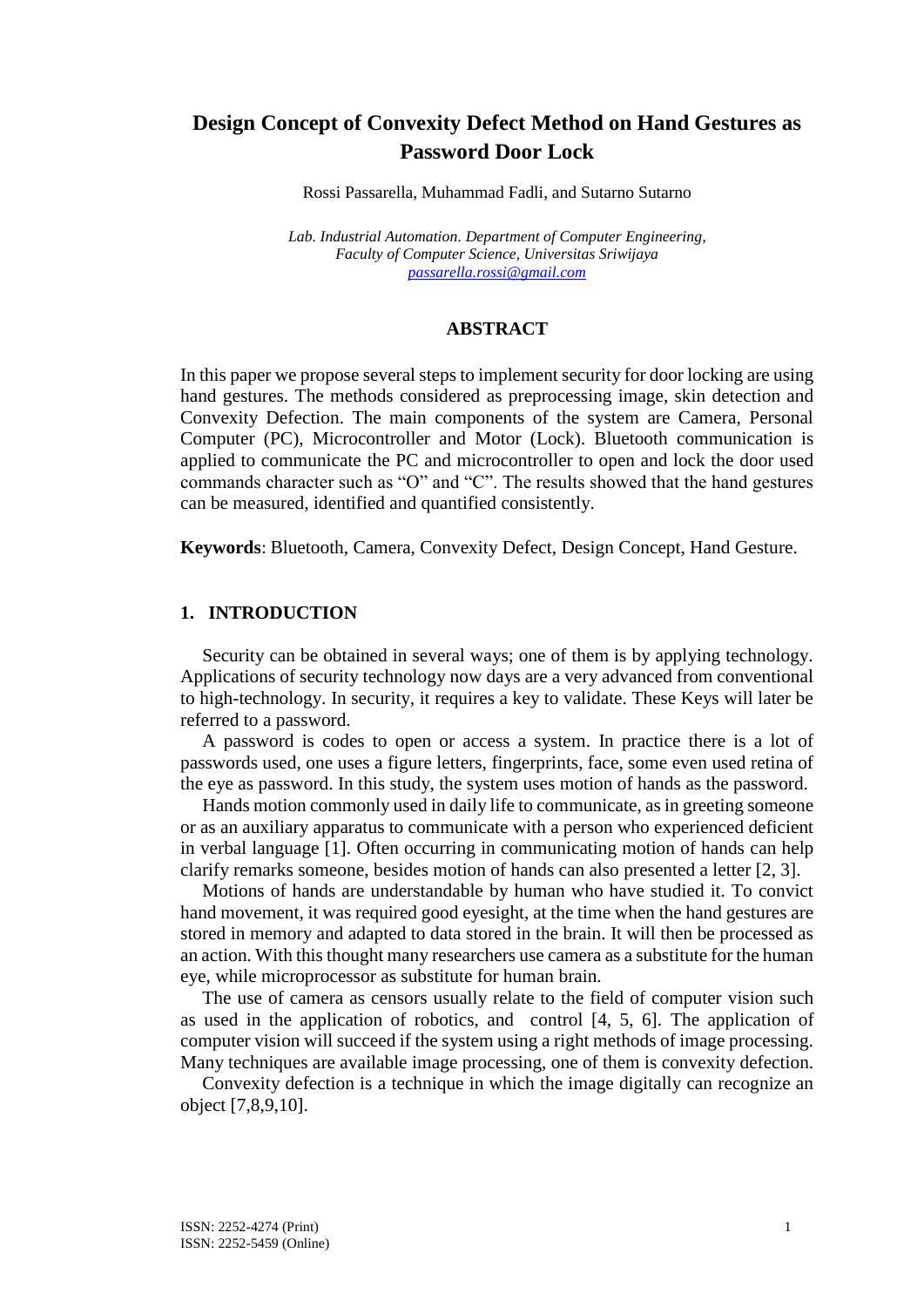## **2. METHODS**

## **2.1. Citra Digital**

Image is another name of picture, usually used in the field of scientific image processing. There are two forms of functions  $f(x, y)$  in image processing x and y. These are coordinates of a point in an image. A digital image is changing from analog to digital form to make easier to process an image [11].

Digital image has some pixels to make it up. The pixels are 2-dimensional matrix of columns and rows. The more pixels in an image, the higher the resolution. It measures the number of points for each of length. The resolution also describes the details of an image [11].

## **2.2. Grayscale**

Grayscale is an image where each pixel only contains intensity of color. This image has only one base color, that is gray, but the intensity of color is different [11]. In 8 bits digital image, every colors in one pixel are red, green, and blue with the similar value [11].

The difference between the pixel and the other one is the intensity, where for a lighter color (white) the valuesapproaching 255 and the darker color is close to 0. (Figure 1.)



**Fig 1**. Degrees of gray scale in 8 bit.

## **2.3.Thresholding**

Thresholding is a simple technique of segmentation. This technique can divide the image into two colors, usually black and white is [8]. To use this technique grayscale techniques are required in advance, meaning that when the original image has been transformed into a grayscale image, it will pull in a point which is the value of grayscale intensity [8]. For example, the intensity value taken is 100, then the grayscale intensity values above 100 will be assigned to 255 and a value below 100 will be assigned to 0. So 100 being the midpoint and called the threshold value (figure 2).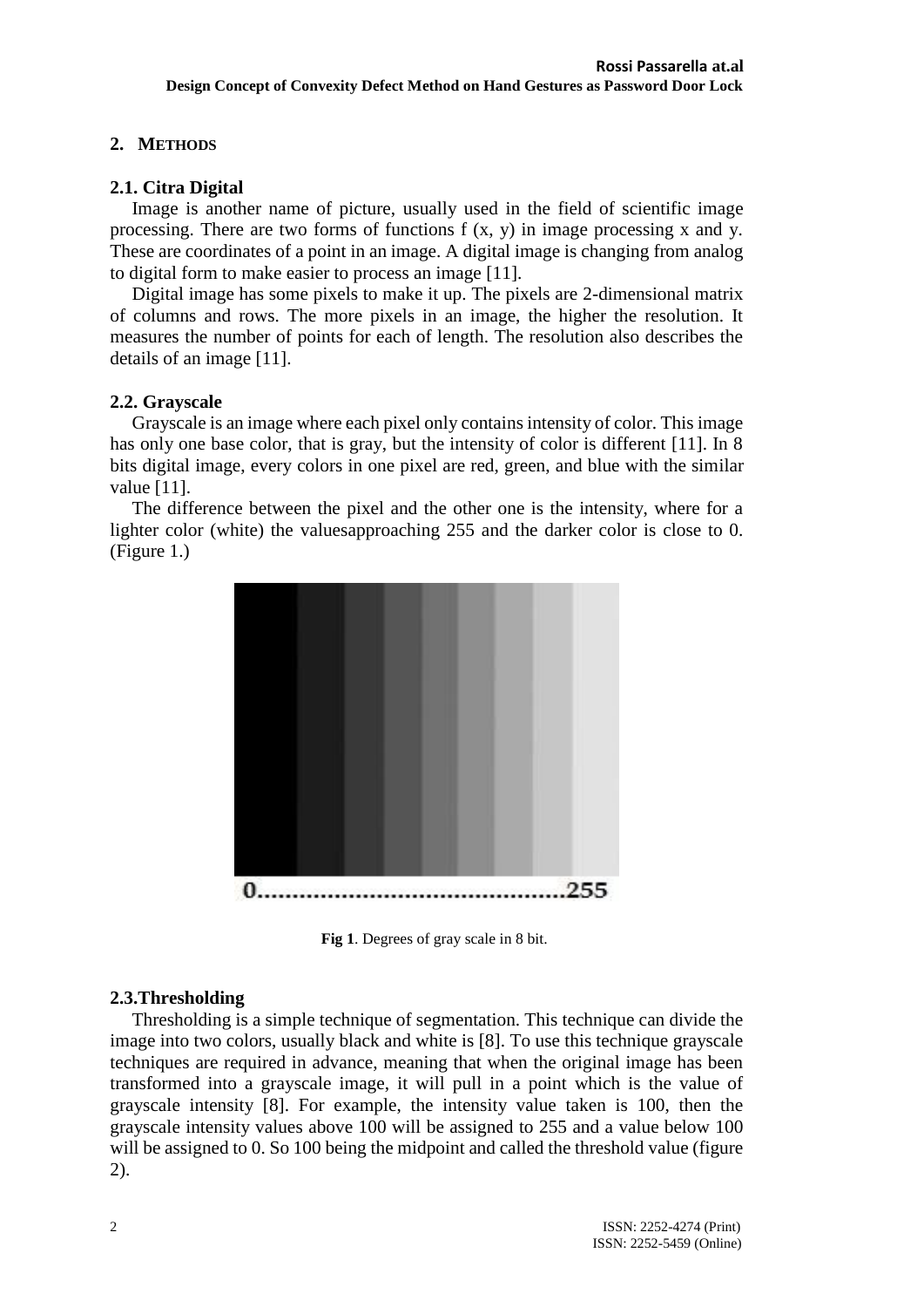Threshold value can be determined and calibrated so that the color distribution of objects in the image can be divided according to what we need.



**Fig 2**. Conversion of the original image into a grayscale image and also to binary image with the threshold value of 150 in 8 bits.

## **2.4. Skin Detection**

Skin detection is an object segmentation techniques such as thresholding. In this case the human skin as its object. Alvise Lastra et al, [12] and Michael J,J and Rehg JM [13] conducted research using skin detection techniques to split the objects in the image. This technique can be well applied in detecting human skin.

### **2.5. Convexity Defection**

Tankus, et.al. [14] used the convexity defection technique to detect human faces. By combining the technique of Y-Phase to recognize part of the eye and hair. David W J has also done research using this techniques to distinguish between curved or wavy lines with straight lines on a digital image [15]. This technique was able to distinguish the line curved (convex) and a straight line as shown in figure 3.

System will be made using the method to retrieve the value of convexity defects characteristic of the pattern of hand (figure 4). Then these values will be processed to determine the decision using the Euclidean distance.

### **2.6. ATMega16**

The microcontroller (figure 5) will be used to regulate the dc motor that will be the key to the door. Microcontroller will be connected to a computer through a serial connection. This microcontroller can receive and send data by serial connection (USART)[17]. As has been done by Chauhan JS and Semwal S, they used ATMega16 as controller with useful set speed DC motor which was connected to the computer via a serial connection (USART) [18]. Ahn JH had also to use a microcontroller to control the robot using a serial connection [19].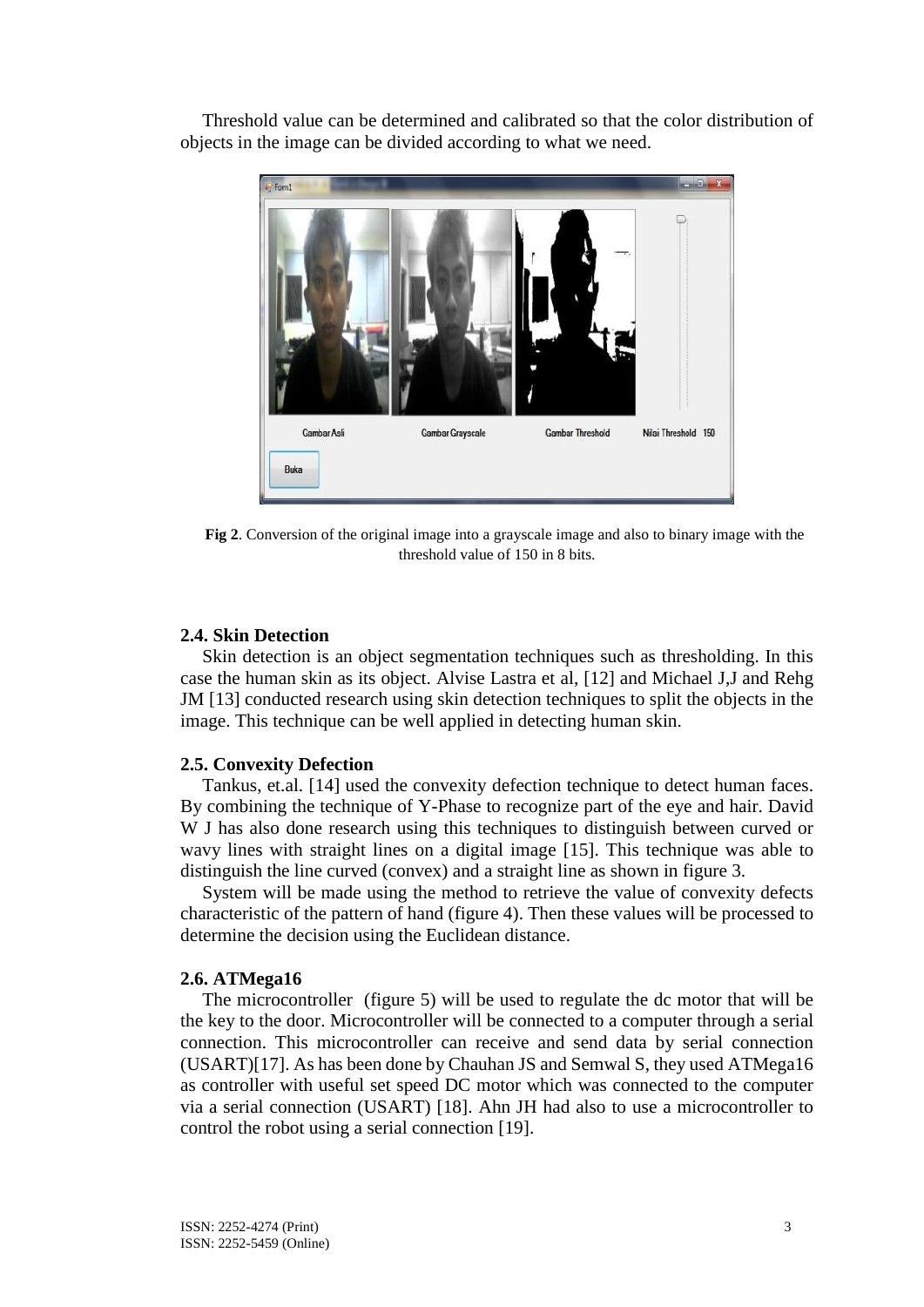

**Fig 3.** Grouping straight and curved lines using convexity defects technique [15].



**Fig 4.** Shape hand patterns that represent letters [16].



**Fig 5.** Microcontroller ATMega16 [17].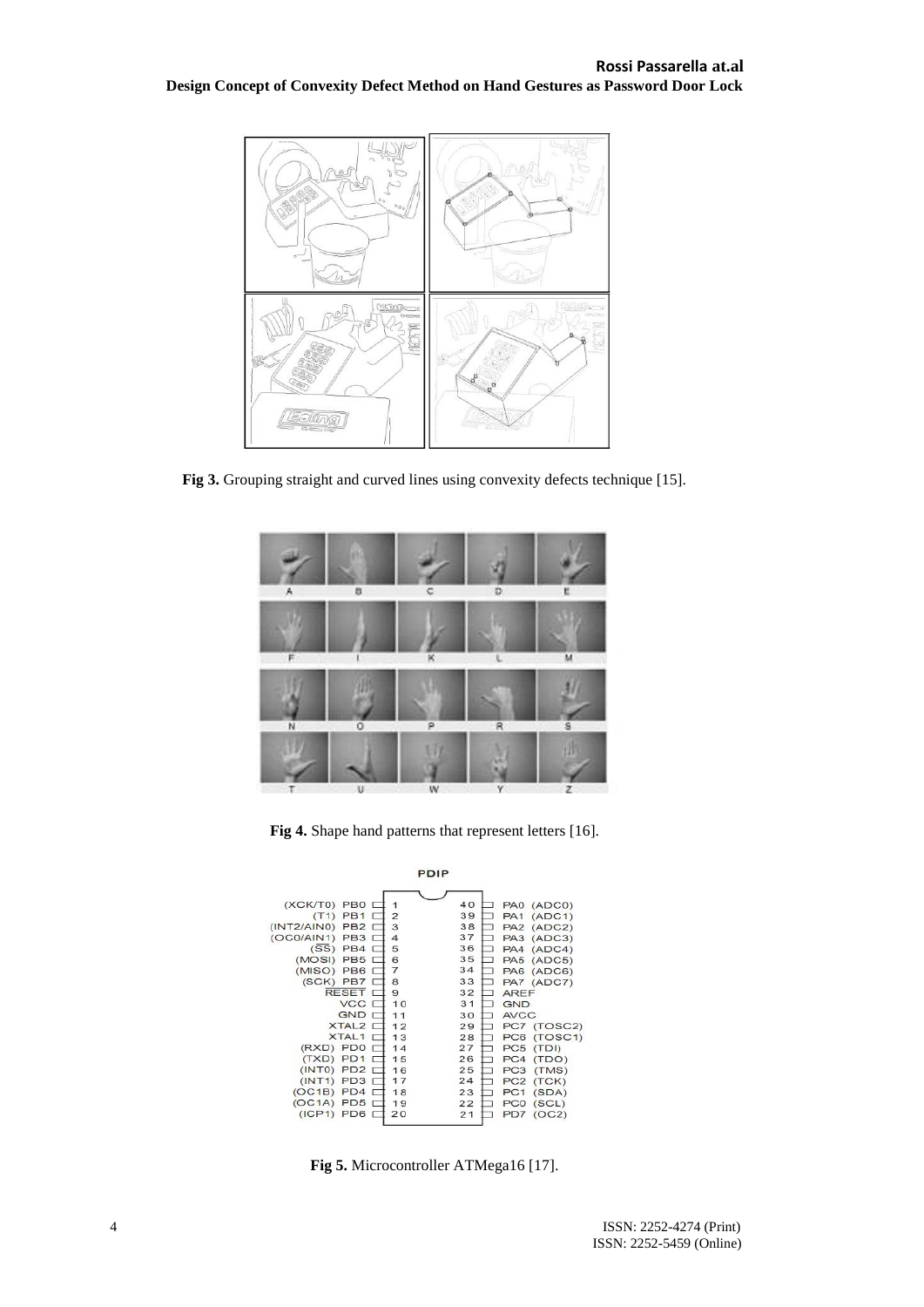## **3. RESULT AND DISCUSSION**

## **3.1. Getting digital image**

At this stage a digital image was obtained from a webcam. The image obtained is a dynamic image or real time image. Program of image capture will be made using C # language with the help of EmguCV library. Figure 6 is a simplified block diagram of a real-time image capture system.



**Fig 6.** A block diagram of the real time image capture.

At beginning of the experiment some real time images can be captured and converted into an image as shown in the figure 7.



**Fig 7.** Some real time images where converted into an image.

## **3.2. Image Segmentation**

At this step it will be used two methods, which are skin detection and thresholding. Skin detection is useful to detect skin color.The dectected Image will be converted to binary image with thresholding method.

Both methods where used to divide the pixels which have information of the hand shape and no information of the hand shape. Block diagram of the real time image to a binary image using skin detection method and thresholding is shown in figure 8.

At this stage it will produce a binary image where the color of the skin will be made of white and other colors will be made of black. This was done to simplify the process of its programming. Figure 9 is the result of an experiment using two methods.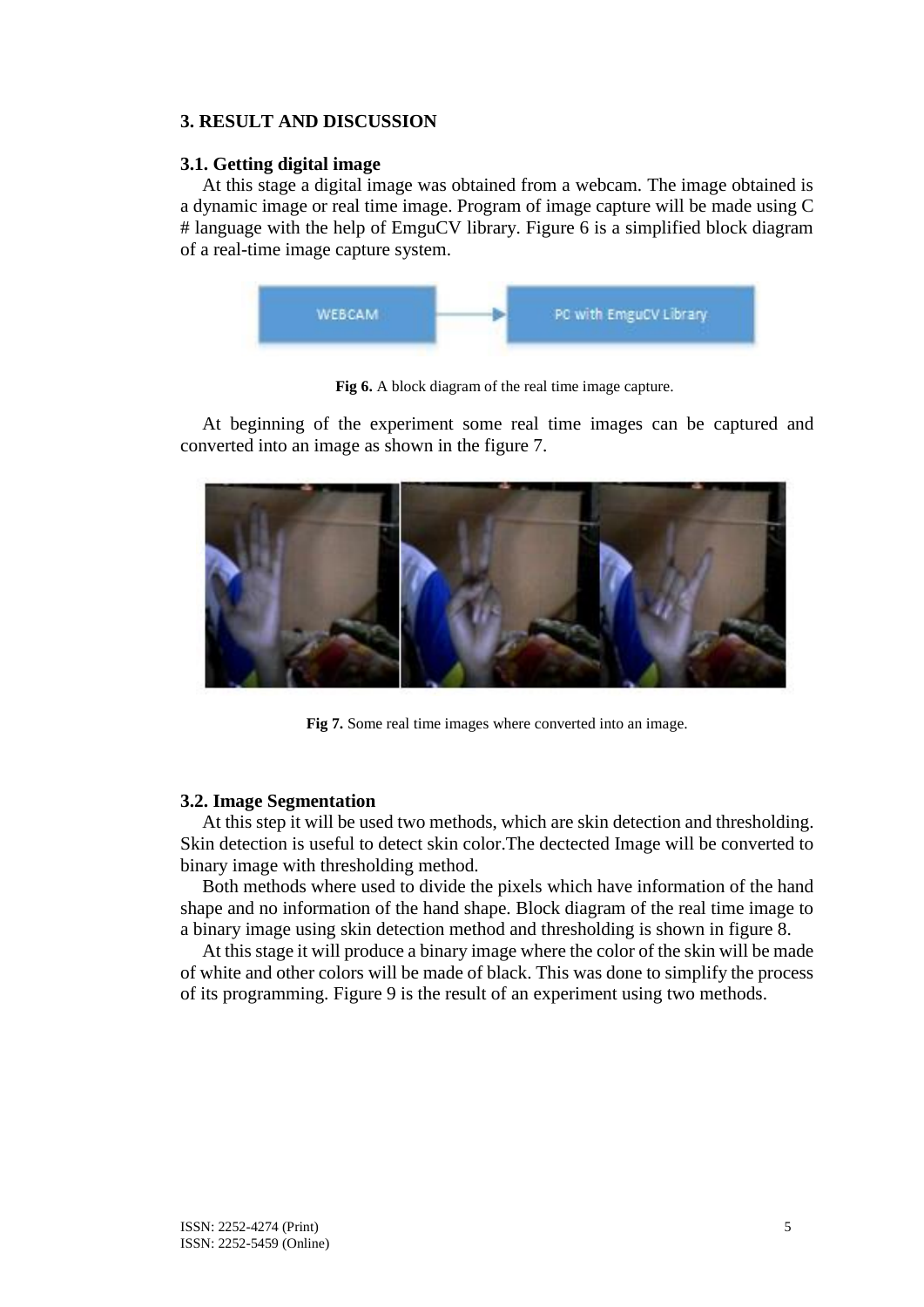#### **Rossi Passarella at.al**

#### **Design Concept of Convexity Defect Method on Hand Gestures as Password Door Lock**



**Fig 8.** A block diagram of the real time image to thresholding image.



**Fig 9.** Sample image using skin detection and thresholding method.

#### **3.3. Draw Hull**

After the binary image was obtained, the next step is to form the hull of the contour shape of the hand. The Melkman algorithm will be used in this process. Hull will be determined by line and column [20,21]. After that points will be compared based on their position, then the outermost points will be selected. Hull will be established from the point where the direction of the hull can be clockwise (CW) or counter – clockwise (CCW) as shown in figure 10.



**Fig 10.** Example of counter – clockwise hull [20].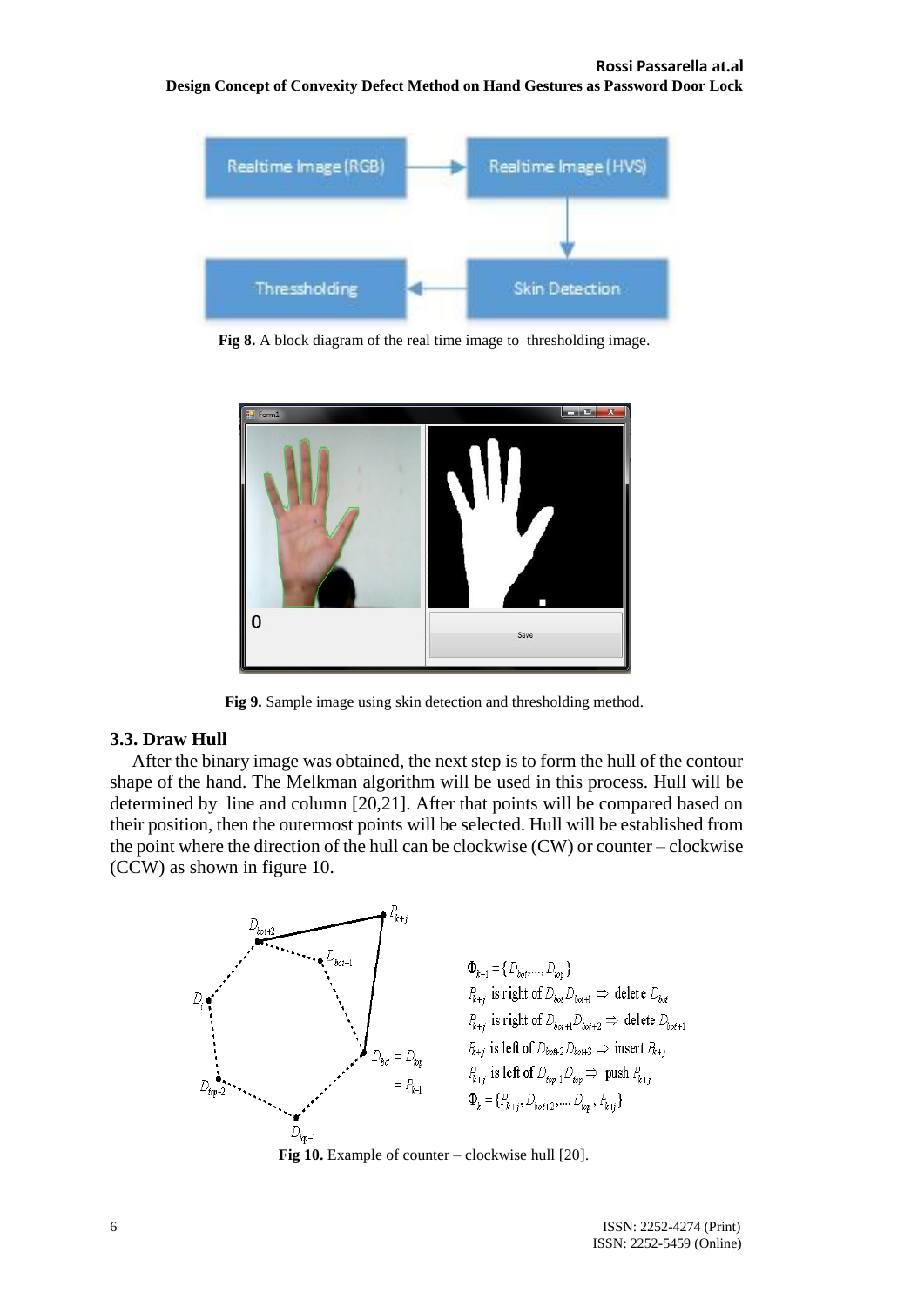At the beginning of the experiment, assisted by Emgucv, formed hull can be seen in figure 11.



**Fig 11.** Hull formed from the hand contour.

## **3.4. Extraction Information**

At this step the binary image was obtained from the previous process will be extracted to obtain values of its information. The extraction information convexity defect method will be used at this point.

The image will give the lines where the lines represent the distance between defect and hull. An example can be seen in Figure 12.



**Fig 12**. Examples of information extraction on hand pattern that represents the distance between the defect and the hull using the convexity defect.

The experimental results obtained for each hand gesture A, B, C, D and E the lines can formed as seen in the figure 13.

The table I is the value of a length lines on each hand gesture. Each of the values where obtained from an average of 200 times in realtime and sequential experiments.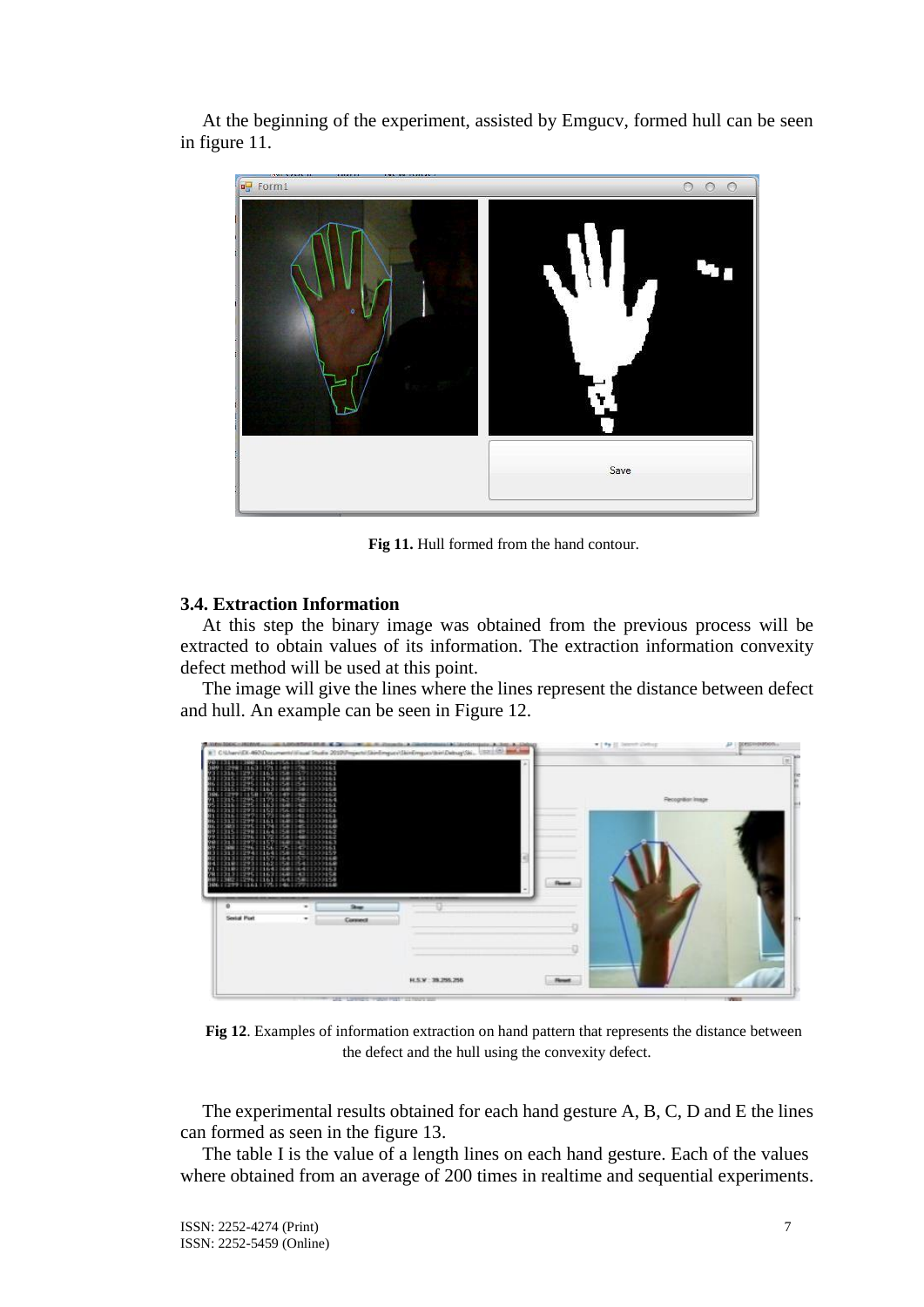

**Fig 13.** Shape and length of lines for each hand gesture.

| <b>LENGTH OF</b><br>LINE | <b>DATA</b><br><b>TEST</b> | <b>DATA SAMPLE</b> |       |       |          |             |
|--------------------------|----------------------------|--------------------|-------|-------|----------|-------------|
|                          |                            | A                  | B     | C     | D        | E           |
| <b>INDEX 0</b>           | 43                         | 42.8               | 269.0 | 115.3 | 99.86    | 212.2       |
| <b>INDEX1</b>            | 187                        | 174.8              | 237.5 | 278.4 | 161.8    | 202.2       |
| <b>INDEX 2</b>           | 211                        | 213.4              | 169.7 | 241.9 | 218      | 286.4       |
| <b>INDEX 3</b>           | 147                        | 134.4              | 148.9 | 219.8 | 255      | 246.4       |
| <b>INDEX 4</b>           | 29                         | 95.2               | 57.06 | 187.5 | 263.6    | 138.4       |
| <b>INDEX 5</b>           | 70                         | 72.1               | 40.9  | 1.53  | 15.06    | 119.3       |
| INDEX 6                  | 55                         | 46.8               | 111.1 | 0     | $\Omega$ | 1.77        |
| <b>INDEX7</b>            | 67                         | 40.7               | 80.02 | 0     | 0        | $\mathbf 0$ |
| <b>INDEX 8</b>           | 21                         | 38.5               | 0     | 0     | $\Omega$ | $\mathbf 0$ |
| <b>INDEX 9</b>           | $\overline{2}$             | 5.13               | 0     | 0     | $\Omega$ | $\Omega$    |
| <b>AVERAGE</b>           | 83.2                       | 86.4               | 111.4 | 104.4 | 101.3    | 120.7       |

TABLE I VALUES OF LENGTH LINES ON EACH HAND GESTURE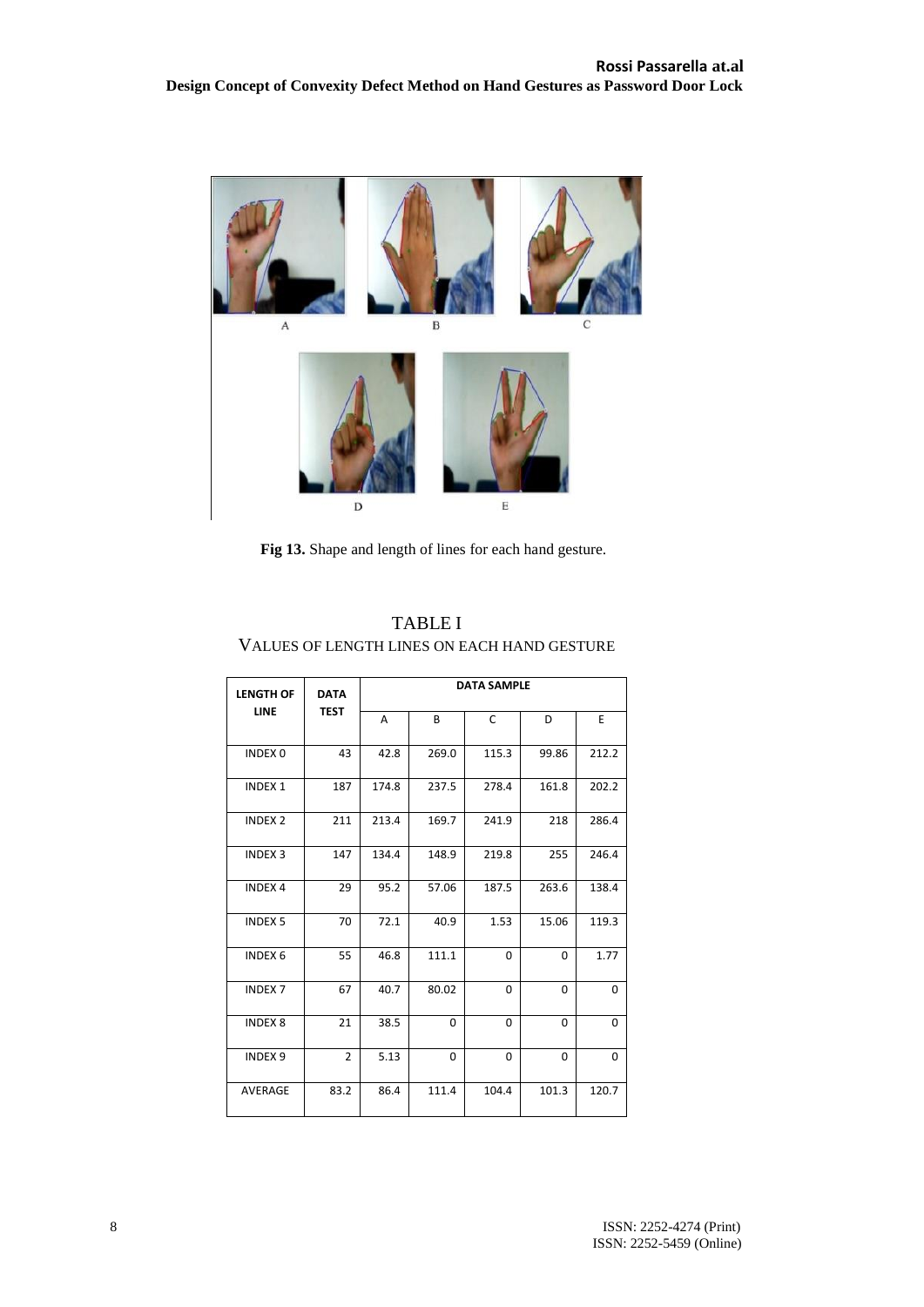#### **3.5. Decision-making**

Length of the lines in the previous process will be compared with test data. By applying the euclidean distance algorithm smallest error will be obtained, where each index are compared one by one with sample data.

Each length of the test lines will be compared with each of sample line in each gesture according to its index. Test lines that has the smallest error will be stored in an array in which the contents of the array is the sum of each lines that has the smallest error on a gesture.

Next step sample data values are averaged and then compared to the test values which are also averaged, so that will be 11 values to compare. The table II is explained how the process of decision making was done with 11 values.

| <b>LENGTH OF LINE</b> | $\sqrt{(x-y)^2} =  x-y .$ |                |                |                |                |  |  |  |
|-----------------------|---------------------------|----------------|----------------|----------------|----------------|--|--|--|
|                       | A                         | B              | $\mathsf{C}$   | D              | E              |  |  |  |
| INDEX 0               | 0.14                      | 226.01         | 72.315         | 56.86          | 169.27         |  |  |  |
| <b>INDEX 1</b>        | 12.16                     | 50.58          | 91.435         | 25.115         | 15.245         |  |  |  |
| <b>INDEX 2</b>        | 2.46                      | 41.25          | 30.905         | 7.02           | 75.495         |  |  |  |
| <b>INDEX 3</b>        | 12.535                    | 1.92           | 72.855         | 108.035        | 99.74          |  |  |  |
| <b>INDEX 4</b>        | 66.25                     | 28.065         | 158.595        | 234.605        | 109.425        |  |  |  |
| <b>INDEX 5</b>        | 2.175                     | 29.01          | 68.47          | 54.935         | 49.33          |  |  |  |
| INDEX 6               | 8.105                     | 56.125         | 55             | 55             | 53.23          |  |  |  |
| <b>INDEX 7</b>        | 26.295                    | 13.02          | 67             | 67             | 67             |  |  |  |
| <b>INDEX 8</b>        | 17.535                    | 21             | 21             | 21             | 21             |  |  |  |
| <b>INDEX 9</b>        | 3.13                      | $\overline{2}$ | $\overline{2}$ | $\overline{2}$ | $\overline{2}$ |  |  |  |
| <b>AVERAGE</b>        | 3.2315                    | 28.246         | 21.2635        | 18.147         | 37.5275        |  |  |  |

## TABLE II VALUES OF ERROR EACH INDEX

That table II shows that values of error that obtained using Euclidean distance algorithm for one dimension where x is line length of each hand gesture and y is data test. After finding minimum value from each index then count every minimum values of each hand gesture as shown in table III.

From the table III data "A" has the minimum value, it means that the data test is closer to hand gesture "A". in the program the password that have been saved in database was compared with data that has just been recognized, if password and data are the same then it will open the lock of door by turning the motor dc.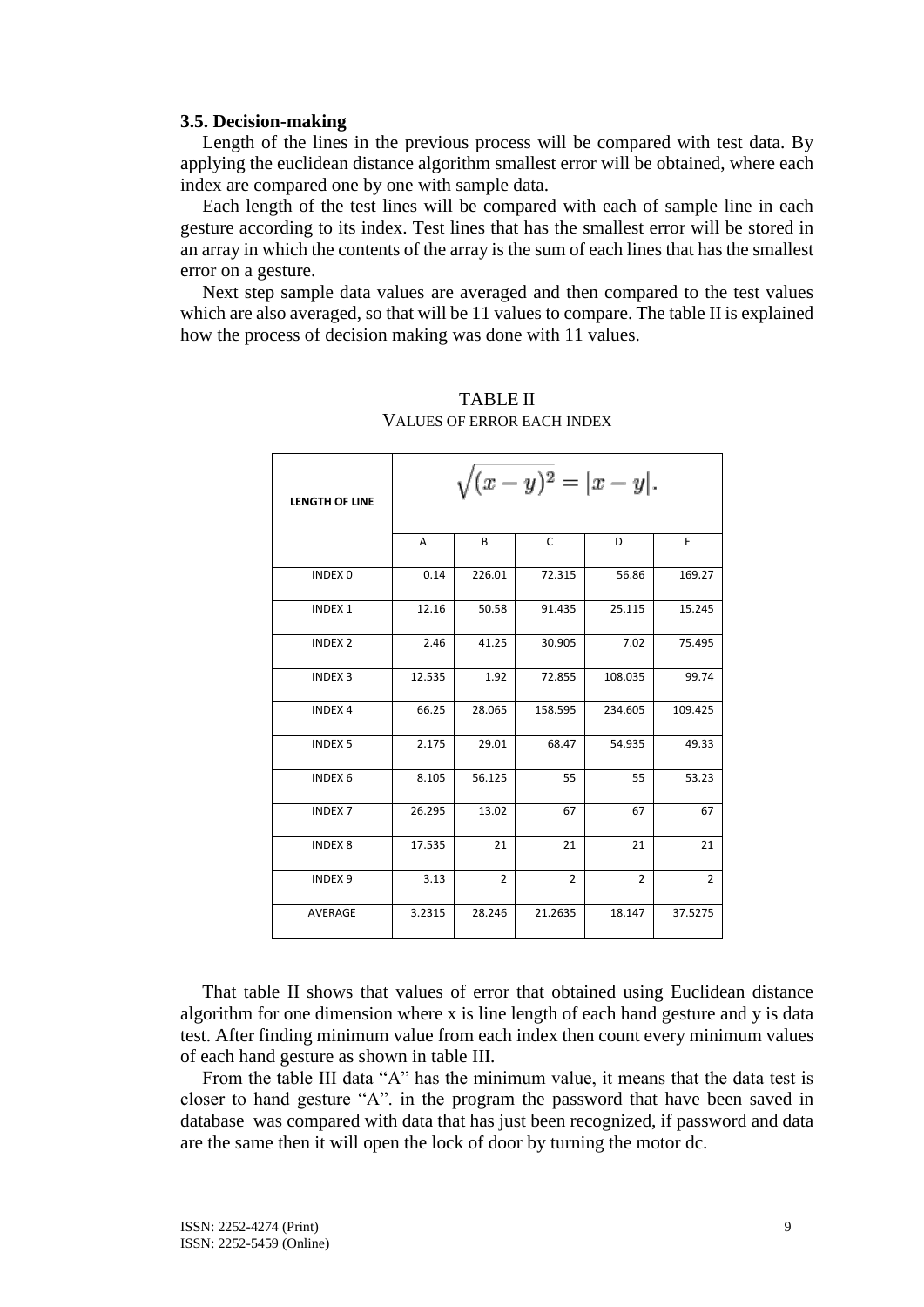| <b>LENGTH OF LINE</b>       | <b>COUNT MINIMUM VALUES</b> |                |                |                |                |  |
|-----------------------------|-----------------------------|----------------|----------------|----------------|----------------|--|
|                             | A                           | B              | $\mathsf{C}$   | D              | E              |  |
| <b>INDEX 0</b>              | 0.14                        | 226.01         | 72.315         | 56.86          | 169.27         |  |
| <b>INDEX 1</b>              | 12.16                       | 50.58          | 91.435         | 25.115         | 15.245         |  |
| <b>INDEX 2</b>              | 2.46                        | 41.25          | 30.905         | 7.02           | 75.495         |  |
| <b>INDEX 3</b>              | 12.535                      | 1.92           | 72.855         | 108.035        | 99.74          |  |
| <b>INDEX 4</b>              | 66.25                       | 28.065         | 158.595        | 234.605        | 109.425        |  |
| <b>INDEX 5</b>              | 2.175                       | 29.01          | 68.47          | 54.935         | 49.33          |  |
| <b>INDEX 6</b>              | 8.105                       | 56.125         | 55             | 55             | 53.23          |  |
| <b>INDEX 7</b>              | 26.295                      | 13.02          | 67             | 67             | 67             |  |
| <b>INDEX 8</b>              | 17.535                      | 21             | 21             | 21             | 21             |  |
| INDEX <sub>9</sub>          | 3.13                        | $\overline{2}$ | $\overline{2}$ | $\overline{2}$ | $\overline{2}$ |  |
| AVERAGE                     | 3.2315                      | 28.246         | 21.2635        | 18.147         | 37.5275        |  |
| <b>SUM OF MINIMUM VALUE</b> | $\overline{7}$              | 3              | $\mathbf{1}$   | $\mathbf{1}$   | $\mathbf{1}$   |  |

### TABLE III SUM OF MINIMUM VALUE

## **3.6. Controlling Motor**

Using Bluetooth communication between PC and microcontroller, the open and lock commands will be sent. Command is a character such as "O" for open and "C" for close the lock.

## **4. CONCLUSION**

Recognition of the hand pattern using the convexity defect method worked as expected. Systems can only recognize five letters (A-E) where for each letters A, B, and C were quite satisfactory and for D and E patterns were error. Error that occurred cannot be separated from the influence of light when becoming a major problem in digital image processing system. The distance between the webcam and the object when taking the current test data are also very influential on an error.

To overcome the error system, it is necessary to make a specific provision of light and distance. Webcam should be in black box where the light is only obtained from the LED light webcam. The retrieval of data should be done with these conditions by entering the hand into the box from the bottom so that the distance between the object and the webcam can be stable.